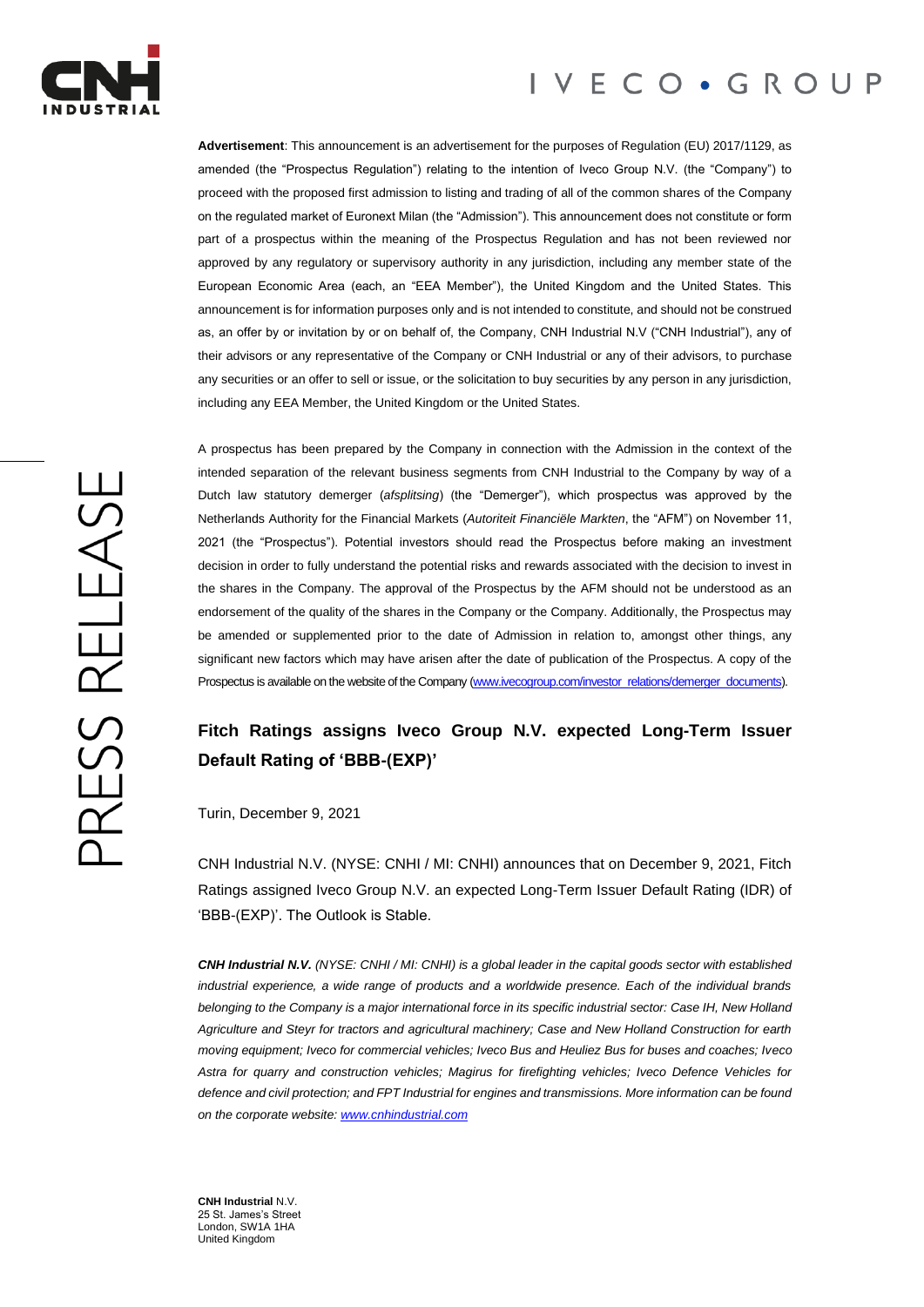



*Iveco Group, after the completion of the demerger announced on November 11, 2021 (and expected to be consummated on December 31, 2021), will be the parent company of the trucks and specialty vehicles,*  powertrain and related financial services businesses currently held by CNH Industrial. Iveco Group will *therefore own and operate eight unique, yet unified commercial brands: IVECO, a pioneering champion that designs, manufactures and commercializes heavy, medium and light duty commercial vehicles; FPT Industrial, a global leader in providing its vast array of advanced powertrain technologies to customers in agriculture, construction, marine, power generation, and commercial vehicles alike; IVECO BUS and HEULIEZ, premium and mass-transit bus and coach brands; Iveco Defence Vehicles, for highly-specialized defence and civil protection equipment; ASTRA, a global expert in large scale heavy duty quarry and construction vehicles; Magirus, the industry-reputed firefighting vehicle and equipment manufacturer; and IVECO CAPITAL, the financing arm which supports them all, serving as the cornerstone of Iveco Group's new business models. Further information about Iveco Group are available on the company's website [www.ivecogroup.com](http://www.ivecogroup.com/)*

# **Media contacts:**

E-mail: [mediarelations@cnhind.com](mailto:mediarelations@cnhind.com) Francesco Polsinelli, Tel: +39 335 1776091 Fabio Lepore, Tel: +39 335 7469007

# **Investor contacts**

E-mail: [investor.relations@cnhind.com](mailto:investor.relations@cnhind.com)

Federico Donati, Tel: +44 207 7660 386

### **Risk Factors**

Investing in the Company involves certain risks. A description of these risks, which include risks relating to the Company as well as risks relating to the Demerger and the Common Shares (and Special Voting Shares) is included in the Prospectus. Potential investors should read the Prospectus before making an investment decision in order to fully understand the potential risks and rewards associated with the decision to invest in the Shares.

#### **Earlier announcements related to the Demerger and Admission**

On September 3, 2019, CNH Industrial announced the intention to separate the relevant business segments of the Company's from CNH Industrial and to admit the Company's shares to listing and trading on a regulated market. On June 11, 2021 and on July 5, 2021, CNH Industrial announced management changes for the Company in view of the Demerger and Admission. On October 18, 2021, CNH Industrial further announced that an Investor Day in respect of Iveco Group, ahead of the Demerger and Admission, is to be held on November 18, 2021. On November 11, 2021 CNH Industrial announced the approval of the Prospectus by the AFM and calling of the EGM in relation to the Demerger and the Company announced the publication of the Prospectus. These press releases are available on the corporate website of CNH Industrial (www.cnhindustrial.com/en-us/investor\_relations).

#### **DISCLAIMER**

This announcement does not constitute a prospectus within the meaning of Regulation (EU) 2017/1129 of the European Parliament and of the Council of June 14, 2017 (the "Prospectus Regulation"), and shares in Iveco Group N.V. (the "Company") will be distributed in circumstances that do not constitute "an offer to the public" within the meaning of the Prospectus Regulation. This announcement is not intended for distribution in jurisdictions that require prior regulatory review and authorization to distribute an announcement of this nature.

The release, publication or distribution of this announcement in certain jurisdictions may be restricted by law and therefore persons in such jurisdictions into which they are released, published or distributed, should inform themselves about, and observe, such restrictions. This announcement is not for release, publication or distribution in whole or in part, directly or indirectly, in or into any jurisdiction in violation of the relevant laws of such jurisdiction.